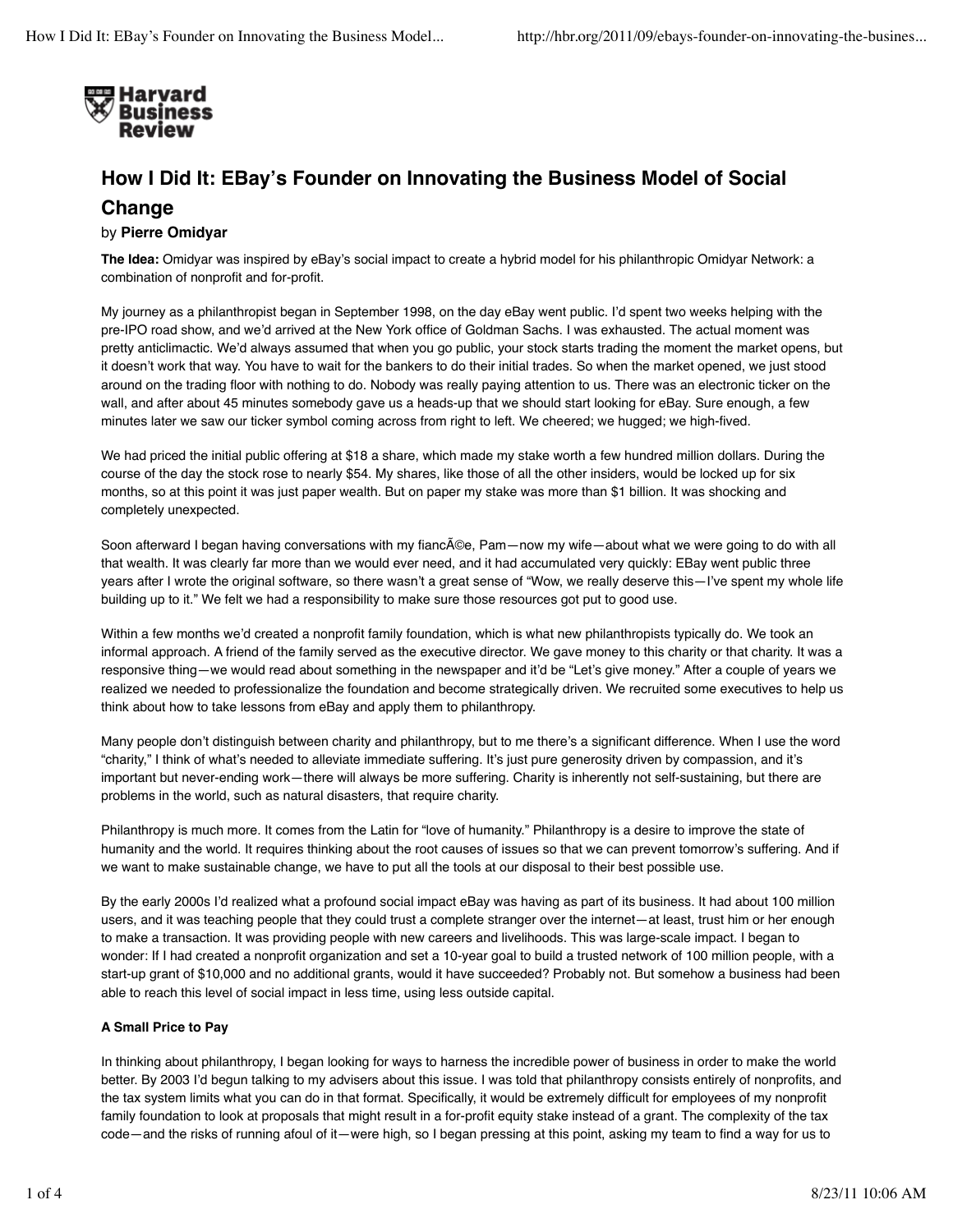start investing in businesses philanthropically. Mike Mohr, my family adviser, said, "There's a way to do it, but you're going to lose a whole bunch of tax deductions." So I asked, "How much? Give me a figure." He went off to calculate it: If we stopped deducting the salary and overhead costs for the foundation, it would mean \$1 million to \$2 million a year in extra tax liability. My immediate reaction was that this was a no-brainer. In the context of spending \$100 million a year, \$1 million to \$2 million seemed like a small price for getting the flexibility to use every possible tool to improve the world.

It was a challenge to structure this properly. We ended up creating a limited liability corporation called Omidyar Network, which employed all the staff members. That freed them to conduct due diligence without regard to whether the work turned into a nonprofit grant or a for-profit investment. The nonprofit entity remained a 501(c)(3), but it was in essence just a checkbook we used for making grants.

We were breaking new ground here—our attorneys had never seen a structure like this. We actually had to terminate all the foundation's employees and rehire them in the LLC. Today there's a name for people who make investments that can produce both impact and profit: impact investors. And the field is gaining a lot of attention and popularity. But at the time, there was no name for what we were trying to do.

Finding the right structure wasn't the biggest obstacle. We also faced a cultural challenge. The way a program officer does due diligence for a foundation is vastly different from the way an investment analyst does it for a venture capital firm. The main difference is that the two view risk in very different ways. Program officers are expected to be much more risk averse: If a foundation makes a grant to an organization that doesn't succeed, it's considered a big mistake. In contrast, the very best venture capitalists are happy if they get two out of 10 investments right, and they get incredible financial rewards when they judge risks correctly.

While we were making the structural shift, we needed to hire people with experience doing for-profit investing—people who understood how to evaluate a company's management, competitive landscape, and financial returns. This created even more challenges. How can you have nonprofit program officers and for-profit venture capitalists on the same team? How should you compensate them? We didn't get it right in the first few years—we weren't able to successfully blend the two cultures. It was difficult to incentivize the for-profit employees without disincentivizing the nonprofit staff. Some of the for-profit people we brought in didn't stay long, and the nonprofit employees may have felt they weren't valued. It took a lot of learning.

### **A Focus on Microfinance**

Some of our first for-profit equity deals included companies like Ethos Water—which uses a share of proceeds to provide clean drinking water in India, East Africa, and elsewhere—and Meetup, which enables people with similar interests to create communities offline.

But soon we began investing heavily in microfinance—and it was then that we started to see the full value of the hybrid structure we'd created. During the 1980s and 1990s, most microfinance was conducted by grant-funded NGOs. That has changed: Today most of the biggest micro-lenders are for-profit, and we now had the ability to invest in them. These funds enabled the poorest of the poor to start enterprises and take advantage of educational opportunities. For instance, a family might borrow to buy a cow and sell dairy products, or to buy sewing equipment and sell clothing, and then use the profits to send their children to school. Since 2004 we've invested in 28 organizations—15 not-for-profits and 13 for-profits. We recognize that microfinance has come under increasing scrutiny because some organizations have paid insufficient attention to consumer protection and education. But it's critical to remember how much good microfinance has accomplished: It has given 150 million people, most of whom live on less than a dollar a day, the means to start businesses, generate income, and break the cycle of poverty.

The Virtuous Cycle of Microloans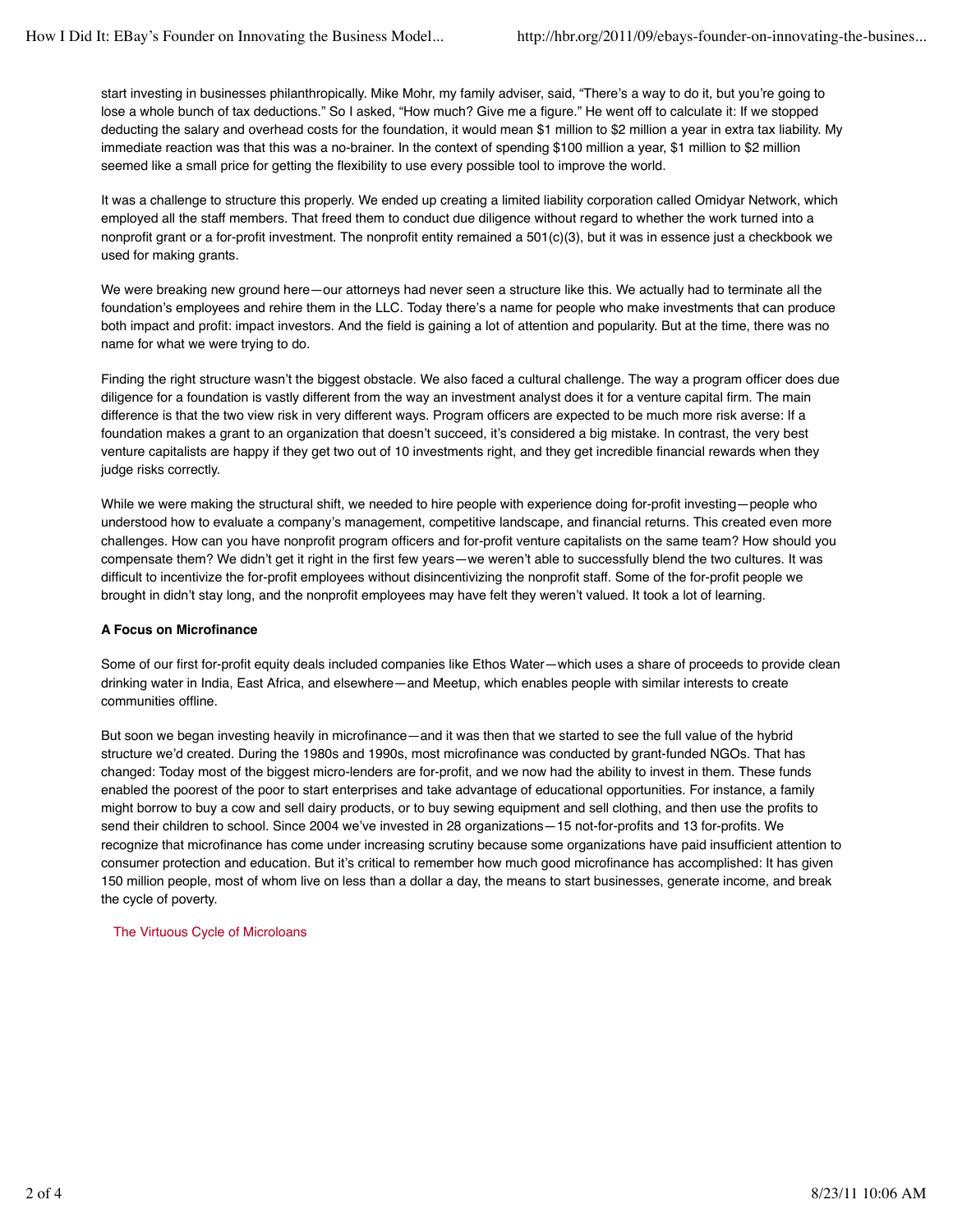

**Click here for a larger image of the graphic.**

In 2007 we made a big shift, restructuring Omidyar Network to get rid of the traditional hierarchical model and institute a partner style of leadership and governance. Simply put, we decided that because the organization was operating more like a venture capital firm, we should structure it more like one. We brought in our first-ever managing partner, Matt Bannick, who had built the international business at eBay and had led PayPal during its integration into eBay and its rapid international expansion. Over the past four years Matt has made a lot of changes and assembled a great team; right now we have more than 50 employees, of whom only one or two are from the early, purely nonprofit days. We've focused on figuring out how to use the levers of for-profit when necessary and the levers of nonprofit when necessary. To date Omidyar Network has committed a total of \$442 million—\$239 million in nonprofit grants and \$203 million in for-profit investments. More than \$100 million of that has been in microfinance.

Today our operation includes more than 10 employees in Mumbai, and that city has become a focus of our work. Obviously it has tremendous poverty, but it also has an incredible amount of intellectual capital. The juxtaposition of impoverished people and ambitious, educated entrepreneurs is extraordinary, and it's a juxtaposition that exists nowhere else in the world. In Mumbai wealthy bankers walk to work on the same sidewalks as beggars. The fundamental investment reason for our being in India is that the innovations created there over the next five to 10 years will dramatically improve the quality of life for people in extreme poverty worldwide. Many of those innovations will come from entrepreneurs and businesses. I'm excited to play a small part in that process.

For example, we've helped fund a company called d.light, which creates small, affordable solar-powered lamps. Most people don't realize that one in four families in the world lacks access to electric light. The main alternative is kerosene, but many people can't afford it—and it is harmful to both health and the environment. We've also helped fund a for-profit school initiative in Africa, and we're looking at health care applications there, too.

### **Use Every Tool**

Initially we drew some criticism for our hybrid approach combining nonprofit with for-profit. The basic concern was "Here's a guy who was going to give most of his money to charity, but now he says he's giving some of it to for-profits, and he's probably just looking to make more money." Our critics believed it was going to be a net loss for the nonprofit community. Their concern was amplified by the fact that at the time, a lot of businesspeople were getting involved with nonprofits, which created a culture clash and some animosity. But there are deeper ideological issues at play. Businesspeople going into philanthropy or nonprofits typically have the idea that they need to "give back." This implies, of course, that when they worked in the business world, they were "taking away." I've tried to challenge that assumption.

A lot has changed since our early years, and many of the debates have calmed down considerably. Today there are numerous examples of social enterprises and businesses that try to provide services to the very poor and to do so in a responsible way. And people within the nonprofit sector understand that there's a role for business to play.

I'd like to think our work is just beginning. I'm now 44, and if I'm lucky I have another 50 years ahead of me. In the past few years we've learned that to have the biggest impact, you need the right capital structure and the right leaders. We have three full-time recruiters on our staff. That's really unusual for a philanthropic organization, but par for the course in venture capital. And like most venture capitalists, we take governance seriously. We have formal board memberships or advisory roles in roughly 50% of our portfolio organizations.